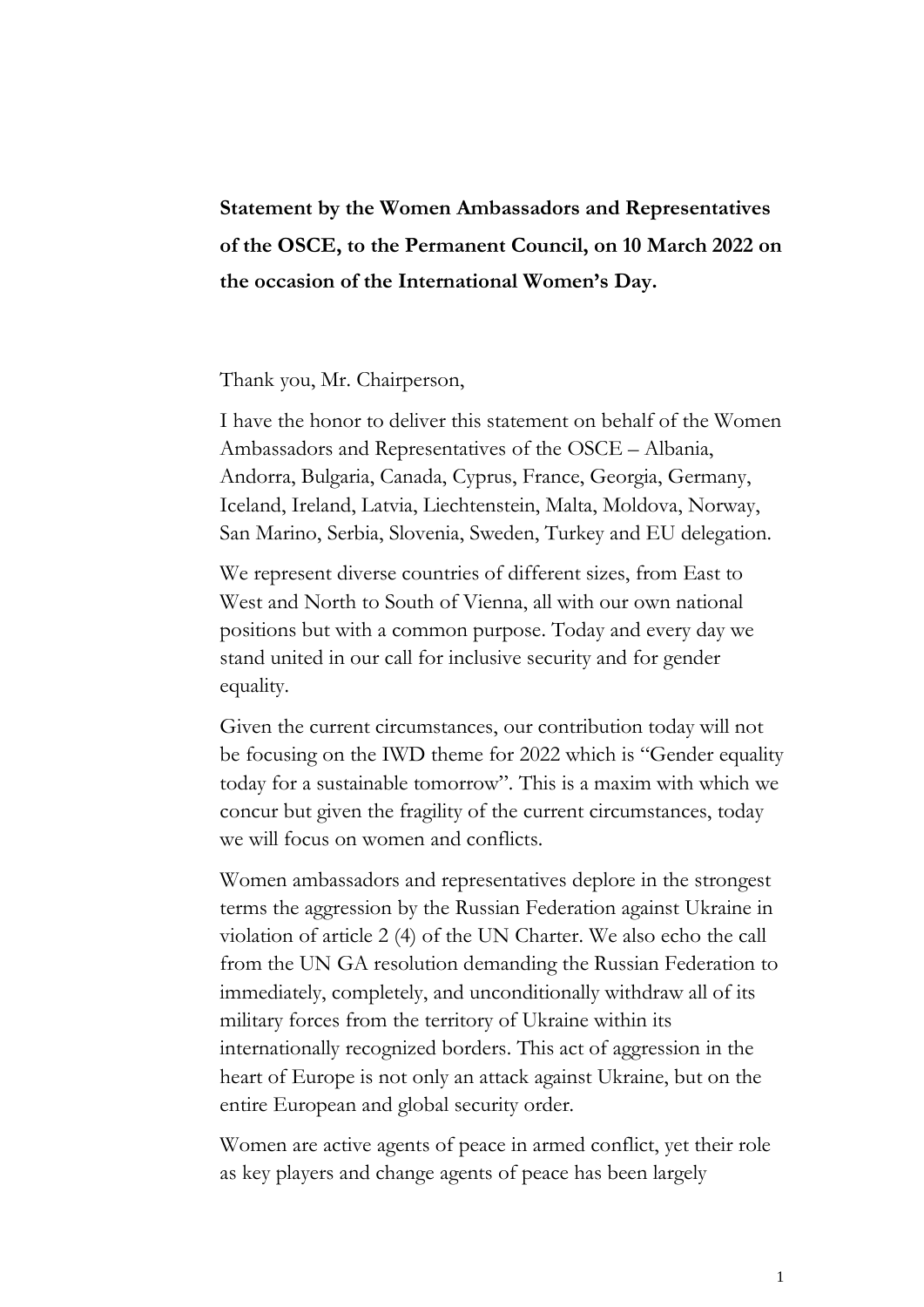unrecognized. We acknowledge and are committed to integrating the different understanding, and experiences of women into all aspects of OSCE efforts. This approach is essential to successfully enable comprehensive security and sustaining peace. That is why this organization needs to continue implementing the women, peace, and security agenda. It is more relevant than ever, in light of the hostilities in Ukraine.

It is well known that violent conflict carries a different set of risks affecting women and girls and intensifies pre-existing gender inequalities and discrimination. Women and children, especially those displaced, are also particularly vulnerable during situations of displacement. The need for the establishment of humanitarian corridors, as well as protection and the safe passage for civilians through local ceasefires is urgent.

Women are always at risk of gender-based violence (GBV) perpetrated by armed groups. Although GBV has not so far appeared to be systematically or widely used as a weapon of war in the ongoing aggression against Ukraine, we must follow this issue closely, especially since instances of GBV are often underreported.

We are deeply disturbed by the rising number of reports about the use of rape as a weapon and means of controlling the civilian population used by Russian soldiers in Ukraine. These accusations must be properly investigated, women and girls' rights upheld at all times, and accountability for any violation or abuse of rights guaranteed.

We observe large numbers of people leaving Ukraine but also fleeing within the country. Women and girls living in conflict zones, as well as IDPs, are under severe risk of resorting to 'survival sex' as a means of providing basic needs for their families. It increases the risk of being exposed to sexual violence and trafficking.

Human trafficking, including trafficking of women for sexual exploitation, is endemic and has been exacerbated by the conflict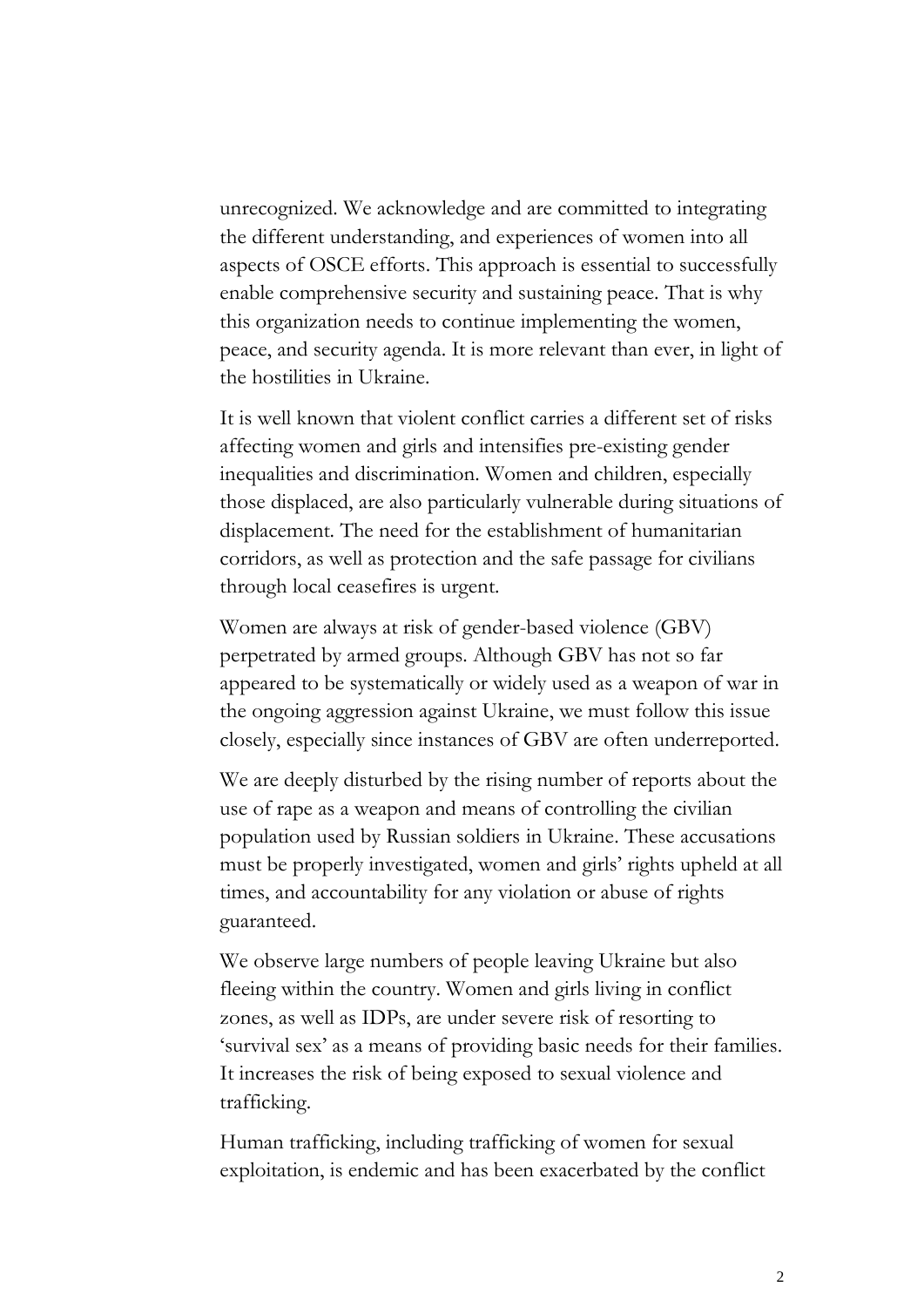in and around Ukraine. It increased after 2014, and we should expect that this pattern will continue. Ukrainian victims have been subjected to sex trafficking and forced labor. Already last week there was repeated reports about locally organized gangs on the Ukrainian borders trying to entice women with children to join trafficking. We cannot stand by and watch while this war results in exploitation of women, by forcing them into prostitution and other devastating destinies.

We reiterate our commitment to the OSCE core principles and values, as enshrined in the Helsinki Final Act, the Charter of Paris and the Istanbul Document. Translating these commitments into action is not an easy task, but it is the basis for accomplishing comprehensive security. Ensuring the implementation of these documents remains and must be held central on the agenda of the OSCE and continues to be a key objective.

## Mr. Chairperson,

To realize the OSCE's comprehensive approach to security we must include women and women's perspective on security.

To this end, Women ambassadors and representatives calls for the following:

1. An immediate ceasefire, cessation of all hostilities, and adherence with international humanitarian law;

2. As soon as possible, initiation of a peace process which ensures the full, equal and meaningful participation of women, youth, and other historically marginalized communities at all stages of negotiations;

3. Accountability for human rights violations through genderresponsive monitoring and accountability mechanisms led by international actors, including the OSCE; and